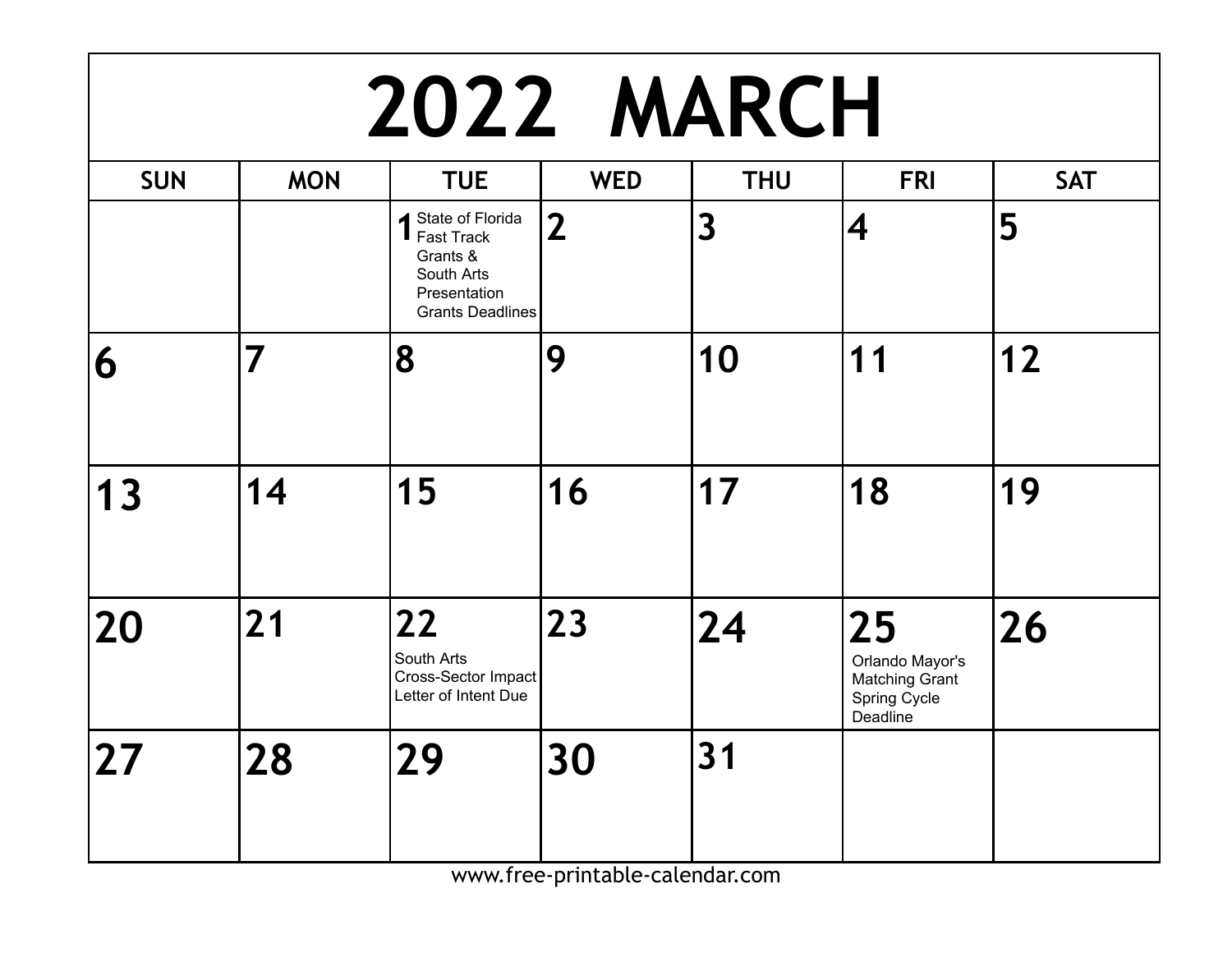| <b>2022 APRIL</b>       |                         |            |                                                               |                         |                                                                |                |  |  |
|-------------------------|-------------------------|------------|---------------------------------------------------------------|-------------------------|----------------------------------------------------------------|----------------|--|--|
| <b>SUN</b>              | <b>MON</b>              | <b>TUE</b> | <b>WED</b>                                                    | <b>THU</b>              | <b>FRI</b>                                                     | <b>SAT</b>     |  |  |
|                         |                         |            |                                                               |                         | 1<br>Dr. Phillips<br>Charities<br>Letter of Intent<br>Deadline | $\overline{2}$ |  |  |
| $\overline{\mathbf{3}}$ | $\overline{\mathbf{4}}$ | 5          | 6                                                             | $\overline{\mathbf{7}}$ | 8                                                              | 9              |  |  |
| 10                      | 11                      | $12$       | 13<br>State of Florida<br><b>Humanities Grant</b><br>Deadline | 14                      | 15                                                             | 16             |  |  |
| 17                      | 18                      | 19         | 20                                                            | $\overline{21}$         | 22                                                             | 23             |  |  |
| 24                      | 25                      | 26         | 27                                                            | 28                      | 29                                                             | 30             |  |  |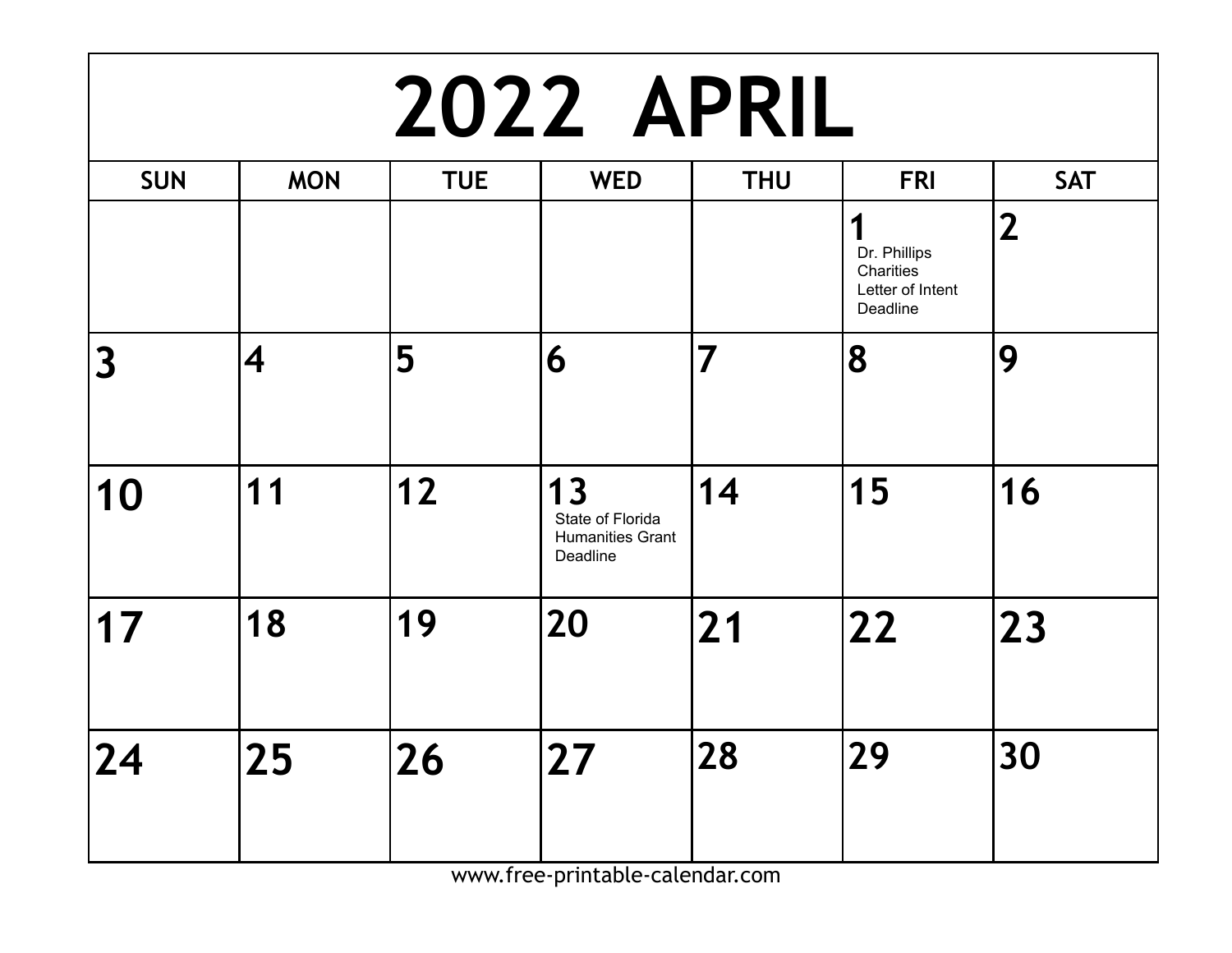| <b>2022 MAY</b> |                |                                                                                        |                          |            |                                                                  |                 |  |  |
|-----------------|----------------|----------------------------------------------------------------------------------------|--------------------------|------------|------------------------------------------------------------------|-----------------|--|--|
| <b>SUN</b>      | <b>MON</b>     | <b>TUE</b>                                                                             | <b>WED</b>               | <b>THU</b> | <b>FRI</b>                                                       | <b>SAT</b>      |  |  |
| 1               | $\overline{2}$ | $\overline{\mathbf{3}}$<br>South Arts<br>Cross-Sector Impact<br><b>Application Due</b> | $\overline{\mathcal{A}}$ | 5          | 6<br>Dr. Phillips Charities<br><b>Grant Proposal</b><br>Deadline | $\overline{7}$  |  |  |
| 8               | 9              | 10                                                                                     | 11                       | $12$       | 13                                                               | 14              |  |  |
| 15              | 16             | 17                                                                                     | 18                       | 19         | 20                                                               | $\overline{21}$ |  |  |
| 22              | 23             | 24                                                                                     | 25                       | 26         | 27                                                               | 28              |  |  |
| 29              | 30             | 31                                                                                     |                          |            |                                                                  |                 |  |  |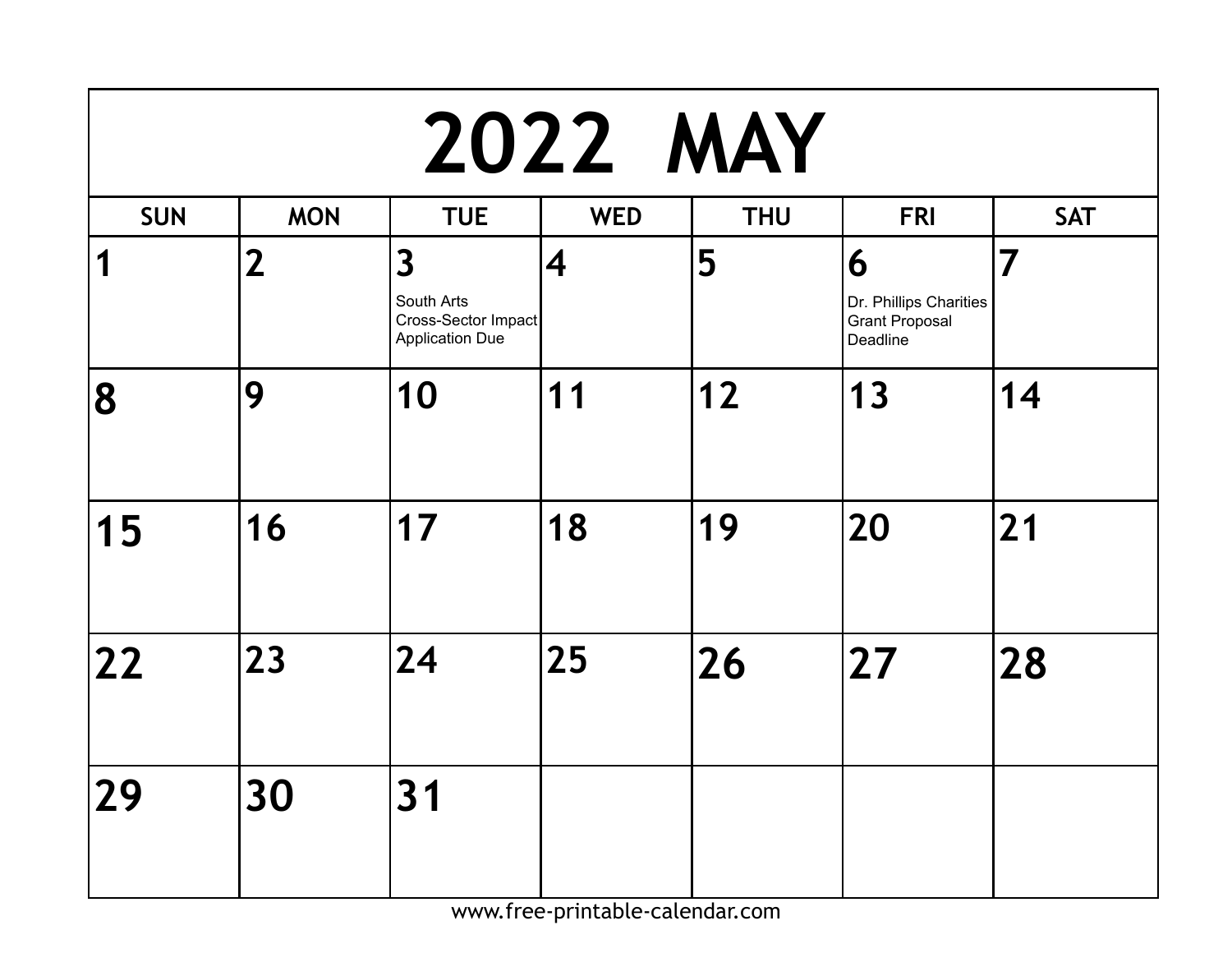| <b>2022 JUNE</b> |            |                |                                                                        |                |                         |            |  |  |
|------------------|------------|----------------|------------------------------------------------------------------------|----------------|-------------------------|------------|--|--|
| <b>SUN</b>       | <b>MON</b> | <b>TUE</b>     | <b>WED</b>                                                             | <b>THU</b>     | <b>FRI</b>              | <b>SAT</b> |  |  |
|                  |            |                | 1<br>All State of Florida<br>Grants Program<br><b>Applications Due</b> | $\overline{2}$ | $\overline{\mathbf{3}}$ | 4          |  |  |
| 5                | 6          | $\overline{7}$ | 8                                                                      | 9              | 10                      | 11         |  |  |
| 12               | 13         | 14             | 15<br>Nonprofit Search<br>Profile<br>Submission<br>Deadline            | 16             | 17                      | 18         |  |  |
| 19               | 20         | 21             | 22                                                                     | 23             | 24                      | 25         |  |  |
| 26               | 27         | 28             | 29                                                                     | 30             |                         |            |  |  |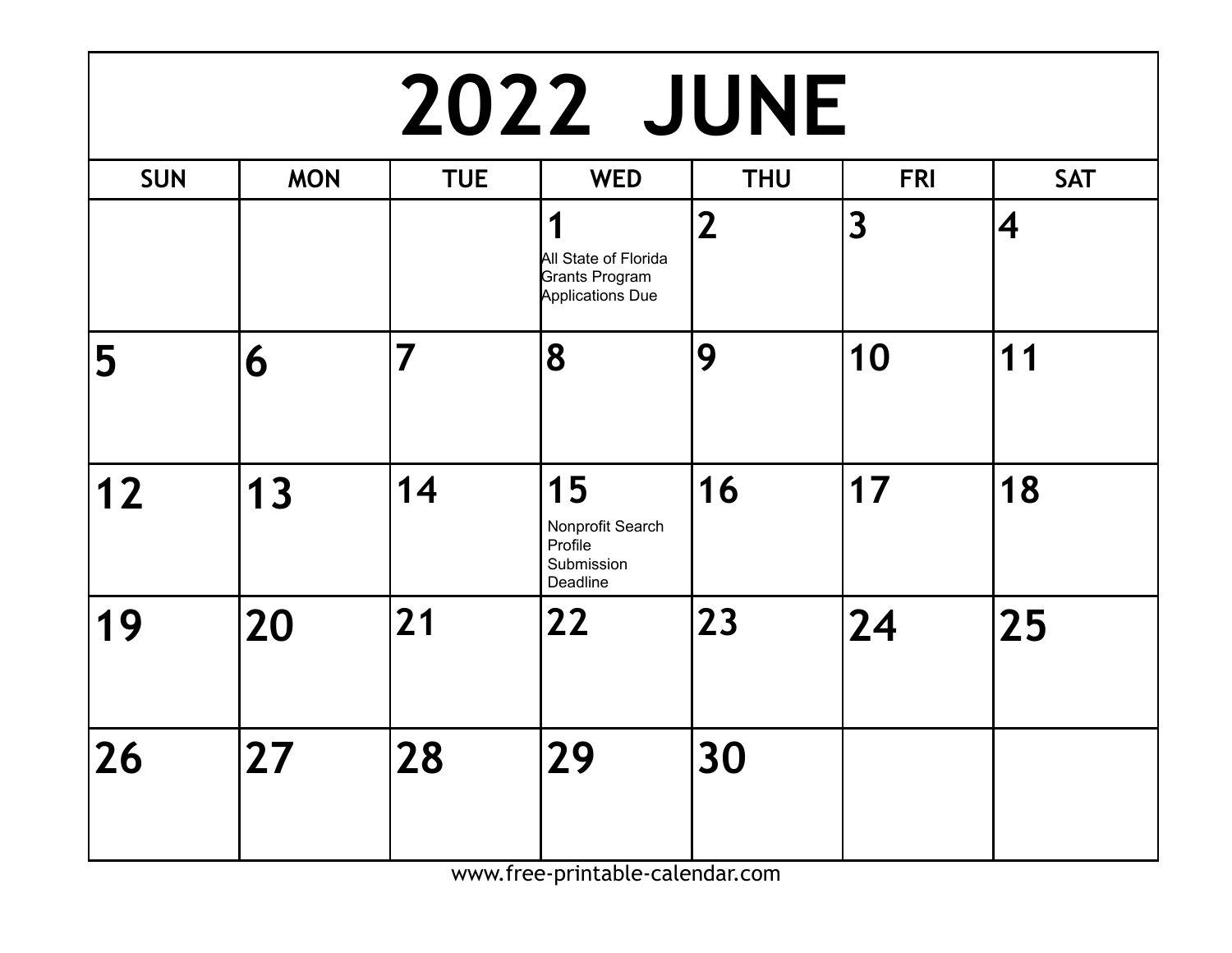### **2022 JULY**

| <b>SUN</b>              | <b>MON</b> | <b>TUE</b> | <b>WED</b>                                                    | <b>THU</b>                                                                                              | <b>FRI</b>                                                   | <b>SAT</b>     |
|-------------------------|------------|------------|---------------------------------------------------------------|---------------------------------------------------------------------------------------------------------|--------------------------------------------------------------|----------------|
|                         |            |            |                                                               |                                                                                                         | 1                                                            | $\overline{2}$ |
| $\overline{\mathbf{3}}$ | 4          | 5          | 6                                                             | 7<br>Orange County Arts<br>& Cultural Affairs<br><b>Cultural Tourism</b><br><b>Application Deadline</b> | 8                                                            | 9              |
| 10                      | 11         | 12         | 13                                                            | 14                                                                                                      | 15                                                           | 16             |
| 17                      | 18         | 19         | 20<br>State of Florida<br><b>Humanities Grant</b><br>Deadline | 21                                                                                                      | 22<br>Dr. Phillips Charities<br>Letter of Intent<br>Deadline | 23             |
| 24                      | 25         | 26         | 27                                                            | 28                                                                                                      | 29                                                           | 30             |
| 31                      |            |            |                                                               |                                                                                                         |                                                              |                |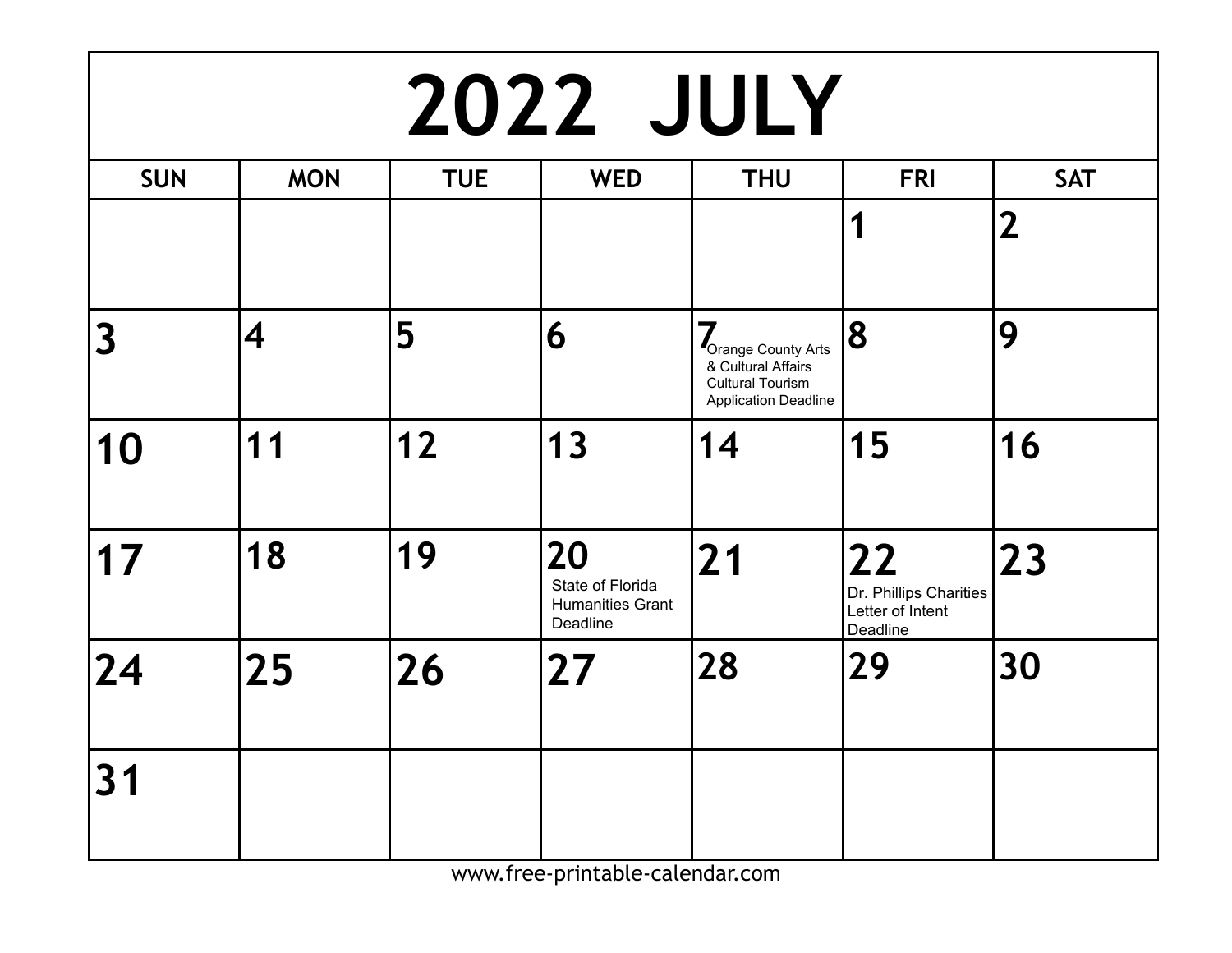| <b>2022 AUGUST</b> |            |                |            |                         |            |            |  |  |
|--------------------|------------|----------------|------------|-------------------------|------------|------------|--|--|
| <b>SUN</b>         | <b>MON</b> | <b>TUE</b>     | <b>WED</b> | <b>THU</b>              | <b>FRI</b> | <b>SAT</b> |  |  |
|                    | 1          | $\overline{2}$ | 3          | $\overline{\mathbf{4}}$ | 5          | 6          |  |  |
| 7                  | 8          | 9              | 10         | 11                      | $12$       | 13         |  |  |
| 14                 | 15         | 16             | 17         | 18                      | 19         | 20         |  |  |
| 21                 | 22         | 23             | 24         | 25                      | 26         | 27         |  |  |
| 28                 | 29         | 30             | 31         |                         |            |            |  |  |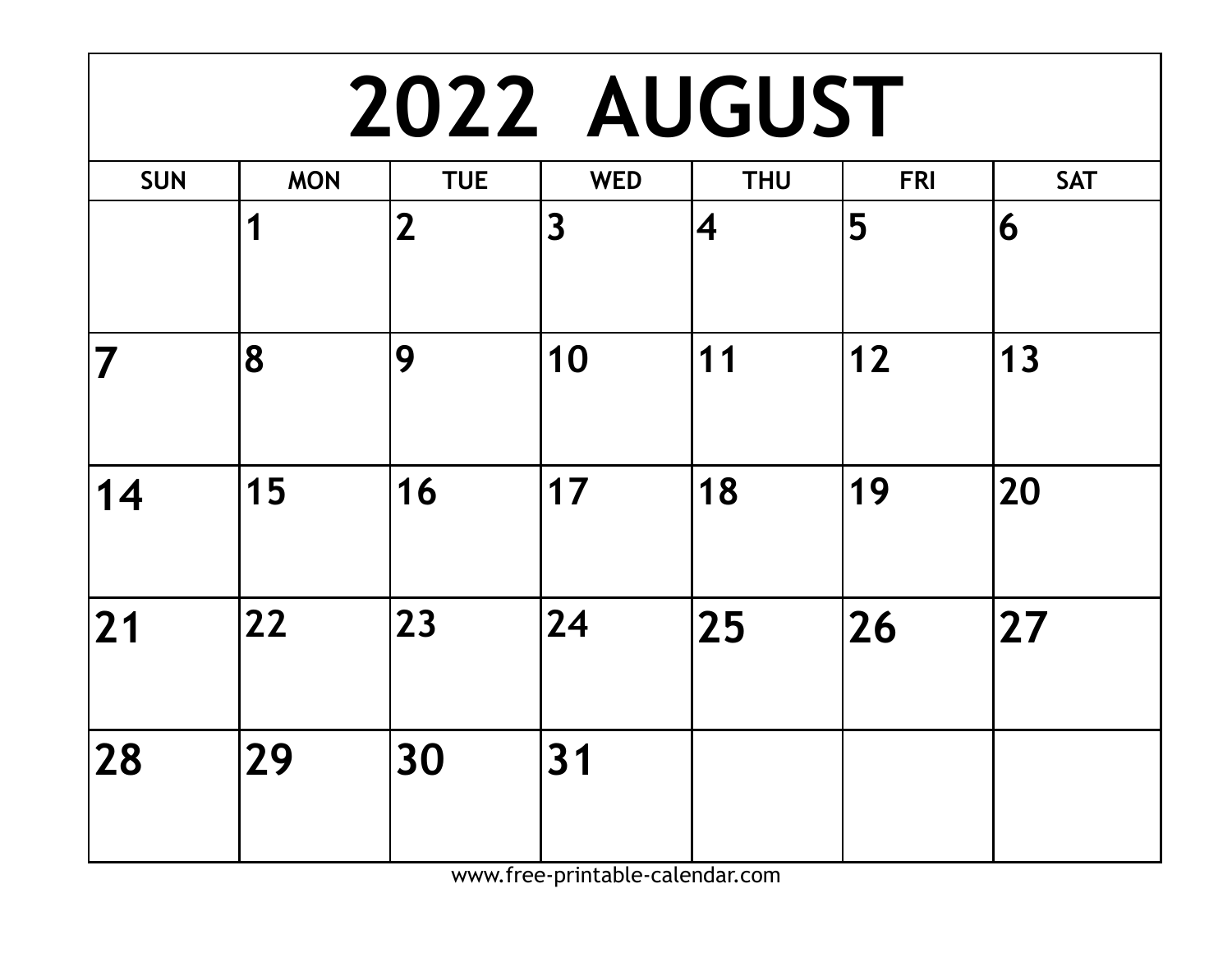#### **2022 SEPTEMBER**

| <b>SUN</b>              | <b>MON</b> | <b>TUE</b> | <b>WED</b> | <b>THU</b> | <b>FRI</b>                                                                                                                    | <b>SAT</b>              |
|-------------------------|------------|------------|------------|------------|-------------------------------------------------------------------------------------------------------------------------------|-------------------------|
|                         |            |            |            | 1          | $\mathbf{2}$<br>Dr. Phillips Charities<br>Grant Proposal &<br>State of Florida<br><b>Fast Track Grant</b><br><b>Deadlines</b> | $\overline{\mathbf{3}}$ |
| $\overline{\mathbf{4}}$ | 5          | 6          | 7          | 8          | 9                                                                                                                             | 10                      |
| 11                      | $12$       | 13         | 14         | 15         | 16                                                                                                                            | 17                      |
| 18                      | 19         | 20         | 21         | 22         | 23                                                                                                                            | $\overline{24}$         |
| 25                      | 26         | 27         | 28         | 29         | 30<br>Orlando Mayor's<br><b>Matching Grant</b><br>Fall Cycle<br>Deadline                                                      |                         |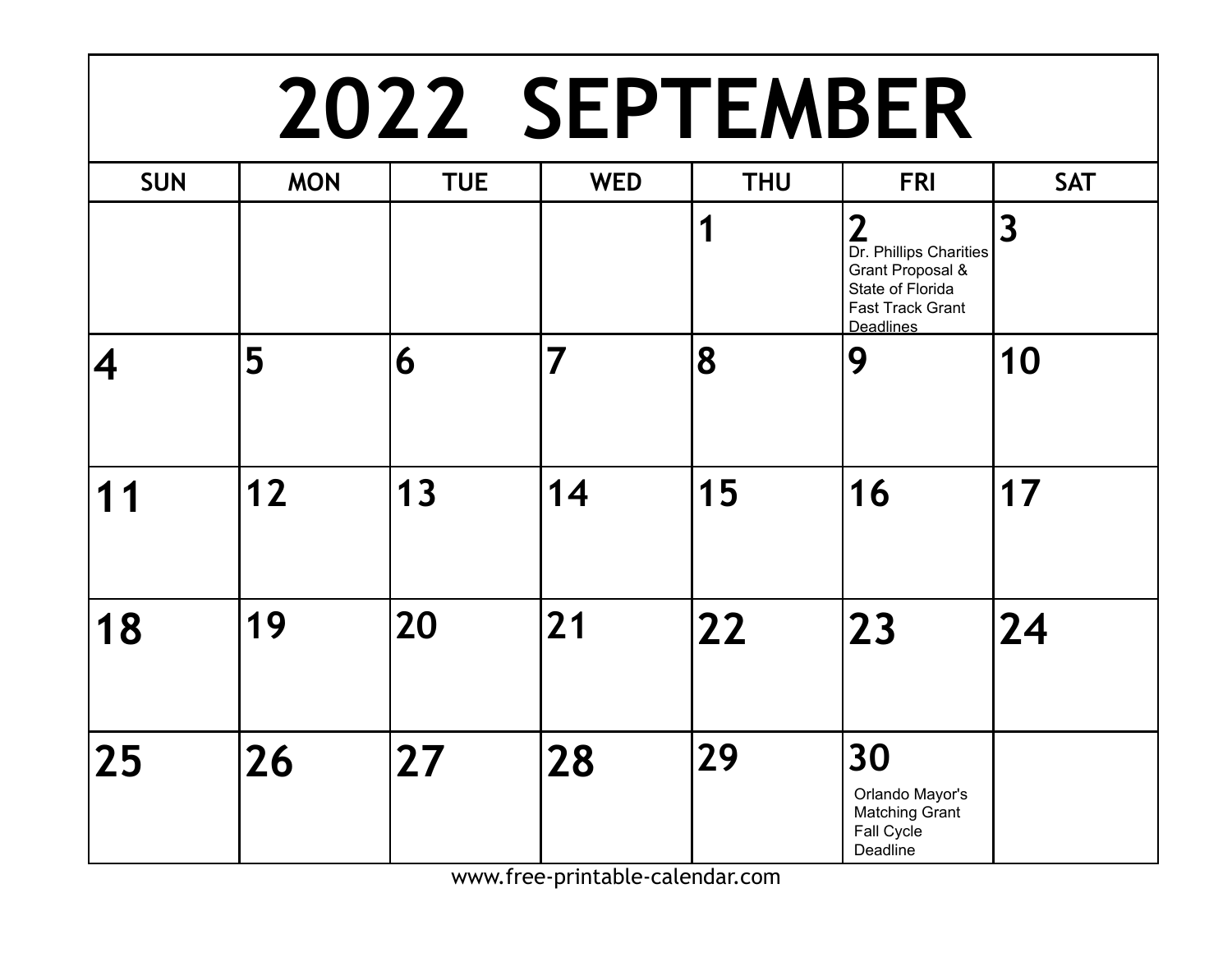## **2022 OCTOBER**

| <b>SUN</b> | <b>MON</b>              | <b>TUE</b> | <b>WED</b>                                                    | <b>THU</b> | <b>FRI</b>              | <b>SAT</b>   |
|------------|-------------------------|------------|---------------------------------------------------------------|------------|-------------------------|--------------|
|            |                         |            |                                                               |            |                         | 1            |
| 2          | $\overline{\mathbf{3}}$ | 4          | 5                                                             | 6          | $\overline{\mathbf{7}}$ | 8            |
| 9          | 10                      | 11         | 12<br>State of Florida<br><b>Humanities Grant</b><br>Deadline | 13         | 14                      | 15           |
| 16         | 17                      | 18         | 19                                                            | 20         | 21                      | $\boxed{22}$ |
| 23         | 24                      | 25         | 26                                                            | 27         | 28                      | 29           |
| 30         | 31                      |            |                                                               |            |                         |              |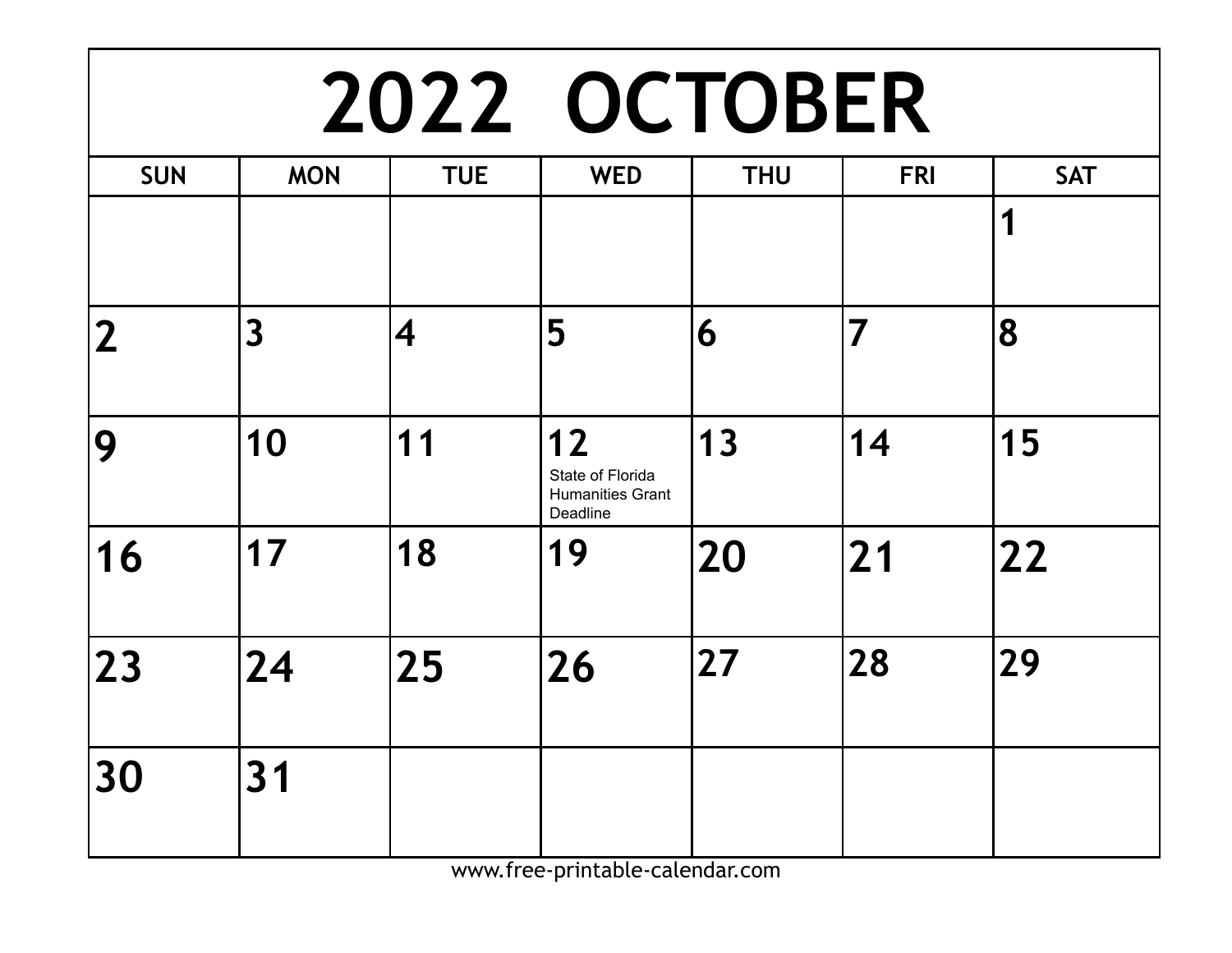#### **2022 NOVEMBER**

| <b>SUN</b> | <b>MON</b>              | <b>TUE</b> | <b>WED</b>     | <b>THU</b> | <b>FRI</b>              | <b>SAT</b> |
|------------|-------------------------|------------|----------------|------------|-------------------------|------------|
|            |                         | 1          | $\overline{2}$ | 3          | $\overline{\mathbf{4}}$ | 5          |
| 6          | $\overline{\mathbf{7}}$ | 8          | 9              | 10         | 11                      | 12         |
| 13         | 14                      | 15         | 16             | 17         | 18                      | 19         |
| 20         | 21                      | 22         | 23             | 24         | 25                      | 26         |
| 27         | 28                      | 29         | 30             |            |                         |            |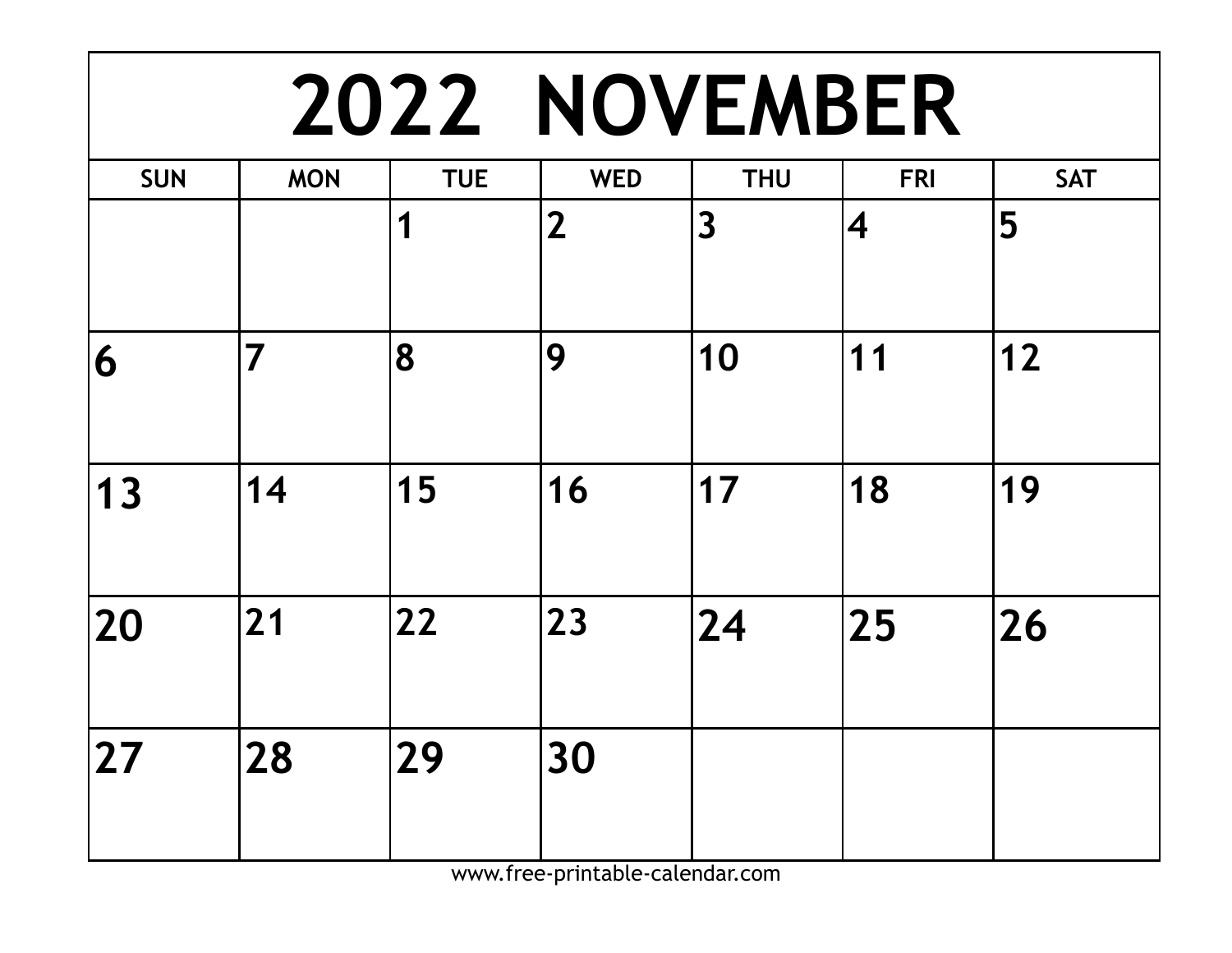#### **2022 DECEMBER**

| <b>SUN</b>              | <b>MON</b> | <b>TUE</b> | <b>WED</b> | <b>THU</b> | <b>FRI</b>                                                               | <b>SAT</b> |
|-------------------------|------------|------------|------------|------------|--------------------------------------------------------------------------|------------|
|                         |            |            |            | 1          | $\overline{2}$<br>Dr. Phillips Charities<br>Letter of Intent<br>Deadline | 3          |
| $\overline{\mathbf{4}}$ | 5          | 6          | 7          | 8          | 9                                                                        | 10         |
| 11                      | $12$       | 13         | 14         | 15         | 16                                                                       | 17         |
| 18                      | 19         | 20         | 21         | 22         | 23                                                                       | 24         |
| 25                      | 26         | 27         | 28         | 29         | 30                                                                       | 31         |